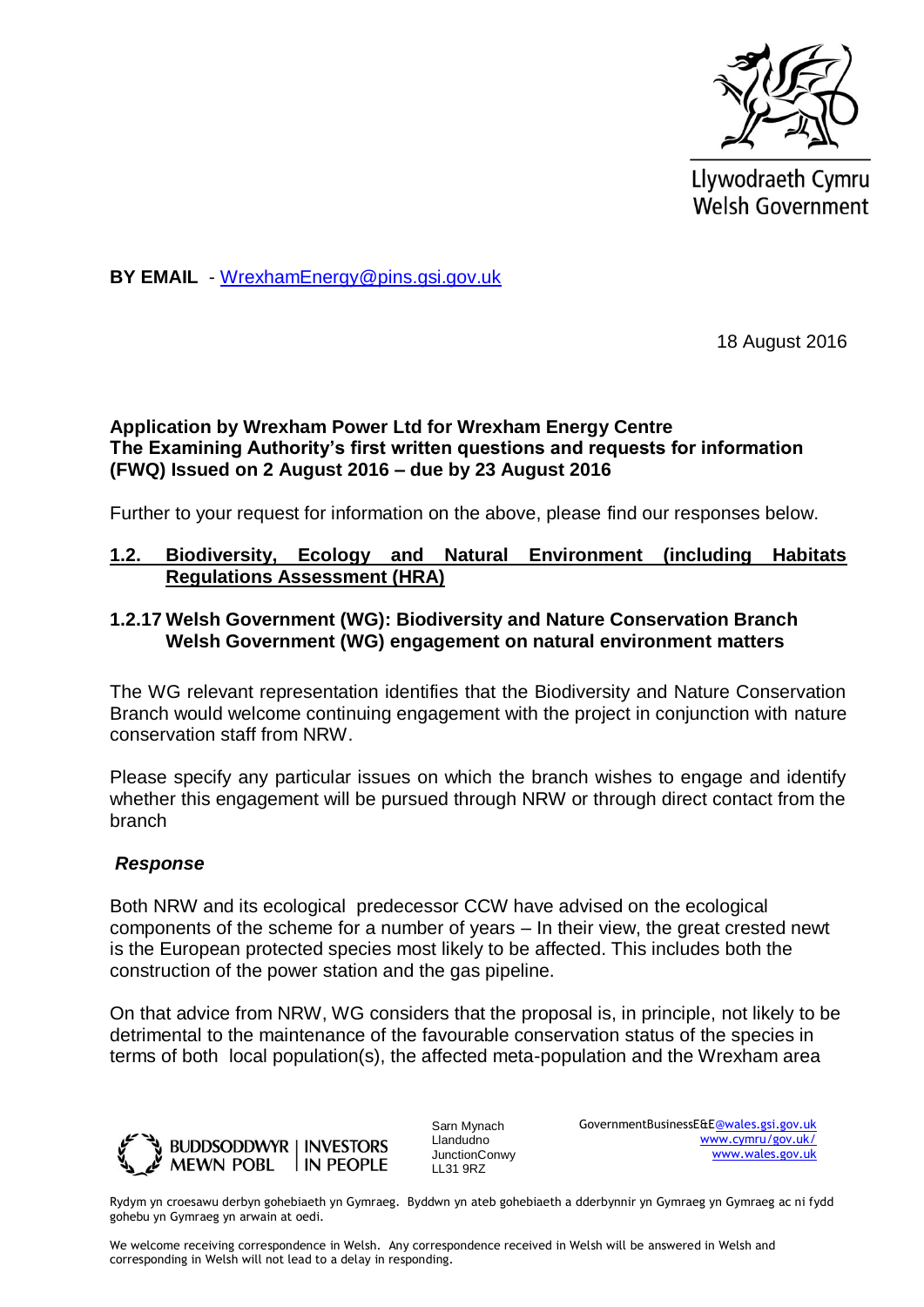population. That view is based on the principle that the conservation plan and actions be informed by the draft Wrexham Conservation Status Plan for the species. The plan and actions will need to take short and long term conservation issues into account.

# **1.5A Decommissioning**

### **1.5A.1The Applicant, NRW, WCBC, Dwr Cymru./Welsh Water (DC/WW), Cadw Decommissioning strategy: general**

Draft DCO requirement 17 secures a decommissioning strategy, but there is no outline strategy document or other indication as to what this strategy should contain.

- What measures should be taken to ensure that decommissioning take place within the Rochdale envelope?
- Should a specific/ minimum set of topics, performance evaluation criteria and or outcomes that the decommissioning strategy needs to address be secured as part of requirement 17?
- If so, how can they be delivered: should there be an outline decommissioning strategy and when should it be prepared?
- Is WCBC content to take the lead role in decommissioning implied by requirement 17?
- Are other relevant bodies satisfied with the apparent approach to decommissioning?

## *Response*

The proposed development will have no direct impact on any scheduled monument. The impact of the development on the settings of any scheduled monument will be caused by the erection of tall structures such as chimneys and this impact will be reversed by the removal of these tall structures when the plant is decommissioned. Therefore apart from the removal of the structures no decommissioning strategy is required in relation to scheduled monuments.

## **1.16. Transportation and Traffic**

### **1.16.4 Welsh Government (WG):Transport Division, WCBC and the Applicant Engagement on transport matters**

The WG Transport Division has sought the submission of the following information / documentation either through the examination or pursuant to requirements:

- a Transport Assessment 'detailing the traffic values for the duration of the works';
- a Construction Traffic Management Plan (CTMP) detailing the proposed delivery routes in-line with the programme; and
- a Traffic Management Plan (but making clear that this is only required if Abnormal Indivisible Loads (AIL's) are to be delivered to the site).

The WG Transport Division is asked to liaise with WCBC to agree the additional transport information / documentation that is sought and the specification of this documentation.

By Deadline 3, the Applicant is requested to provide the additional transport information / documentation that is sought or to indicate for reasons why it is not necessary.

#### *Response*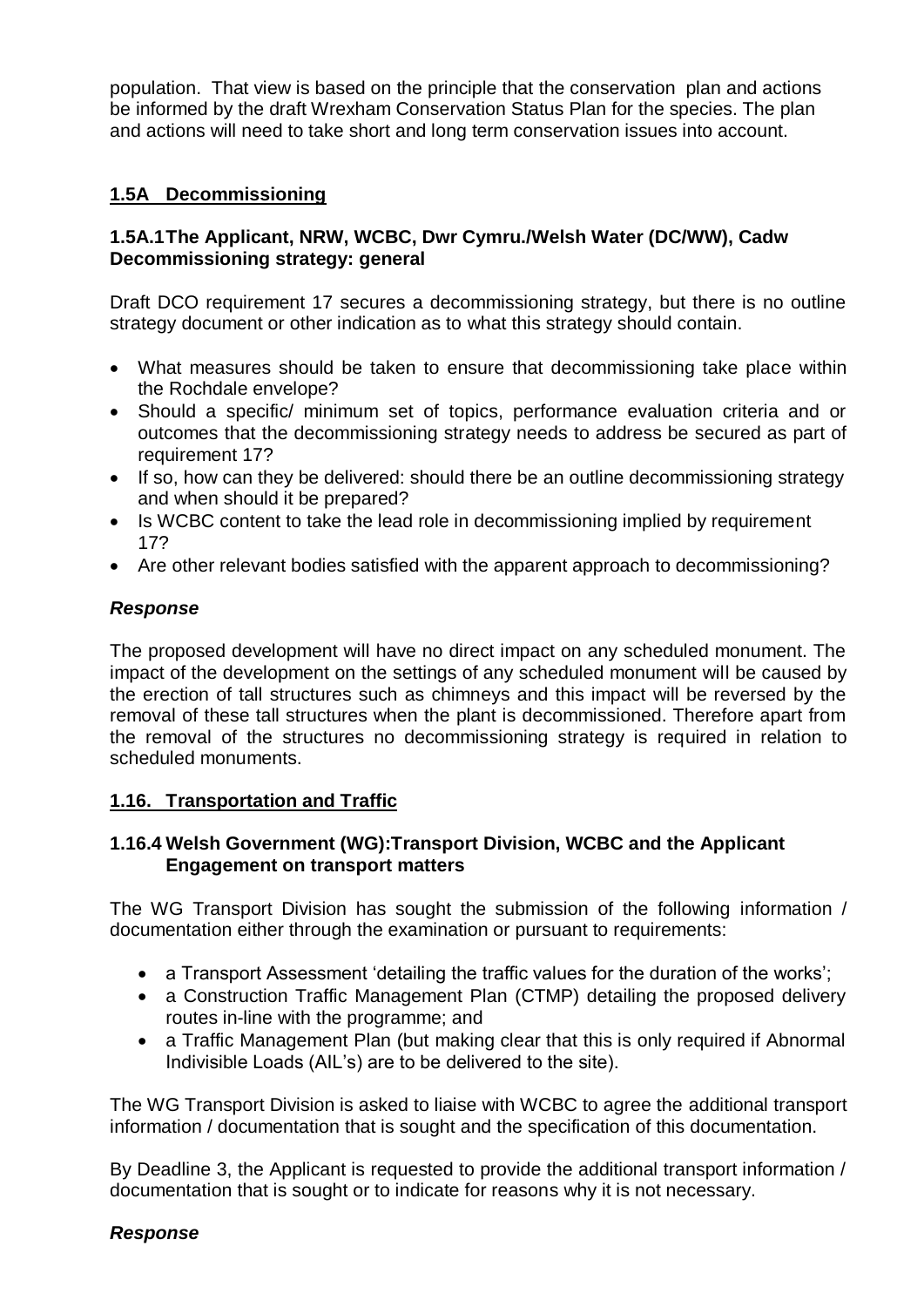Transport division are aware of this application and request for the applicant to submit a transport assessment.

## **1.8. Historic Environment**

### **1.8.1. The Applicant and Cadw Consultation: engagement with Cadw**

It is unclear whether the results of the EIA process that are relevant to Cadw's areas of responsibility have been agreed with Cadw. Cadw have not provided a relevant representation.

- The Applicant is requested to write to Cadw, seeking its view on the ES and the measures proposed within it that are relevant to Cadw's statutory role. A reply should be sought by Deadline 2 and a copy should be provided to the examination.
- In writing to Cadw, the Applicant is requested to draw that body's attention to the further questions in this schedule that are marked for Cadw's attention and to seek responses from Cadw to the extent that the matters raised are relevant to Cadw's statutory role.

## *Response*

Cadw does not have a separate legal identity to the Welsh Ministers, and we therefore provided our comments on the EIA Consultation for this scheme to Welsh Government Energy Unit for inclusion in the Welsh Government's response.

In these comments, we identified that the proposed development could have an impact on the settings of 6 scheduled monuments, 1 registered historic park and 1 registered historic landscape. The proposed development is located close to the existing Wrexham Industrial Estate and its' construction would add extra buildings and waste stacks to that complex; however, given the distance between the proposed development and the historic assets, the proposed power station will have little additional impact on the settings of any of the identified designated or registered historic assets.

### **1.8.2. The Applicant, WCBC and Cadw Methodology: extent of study area**

ES paragraph 12.55 [APP-060] records that a 5km study area from the centre of the power station complex site was used to consider potential impacts on the setting of designated heritage assets. The study area for the LVIA covers a 7km radius from the order land. ES Chapter 18 [APP-066] assesses inter-relationships. ES paragraph 18.65 [APP-066] considers the potential for inter-relationships between the historic environment and landscape and visual chapters, in terms of setting, concluding that inter-related effects are not possible as "…the assessment of setting in both the historic environment and visual chapters are complementary rather than additive…".

- Considering the potential interrelationship between these two topics, the Applicant is asked to explain:
	- o why inter-related effects between the historic environment and landscape and visual are not considered to be possible;
	- o what 'complementary rather than additive' means; and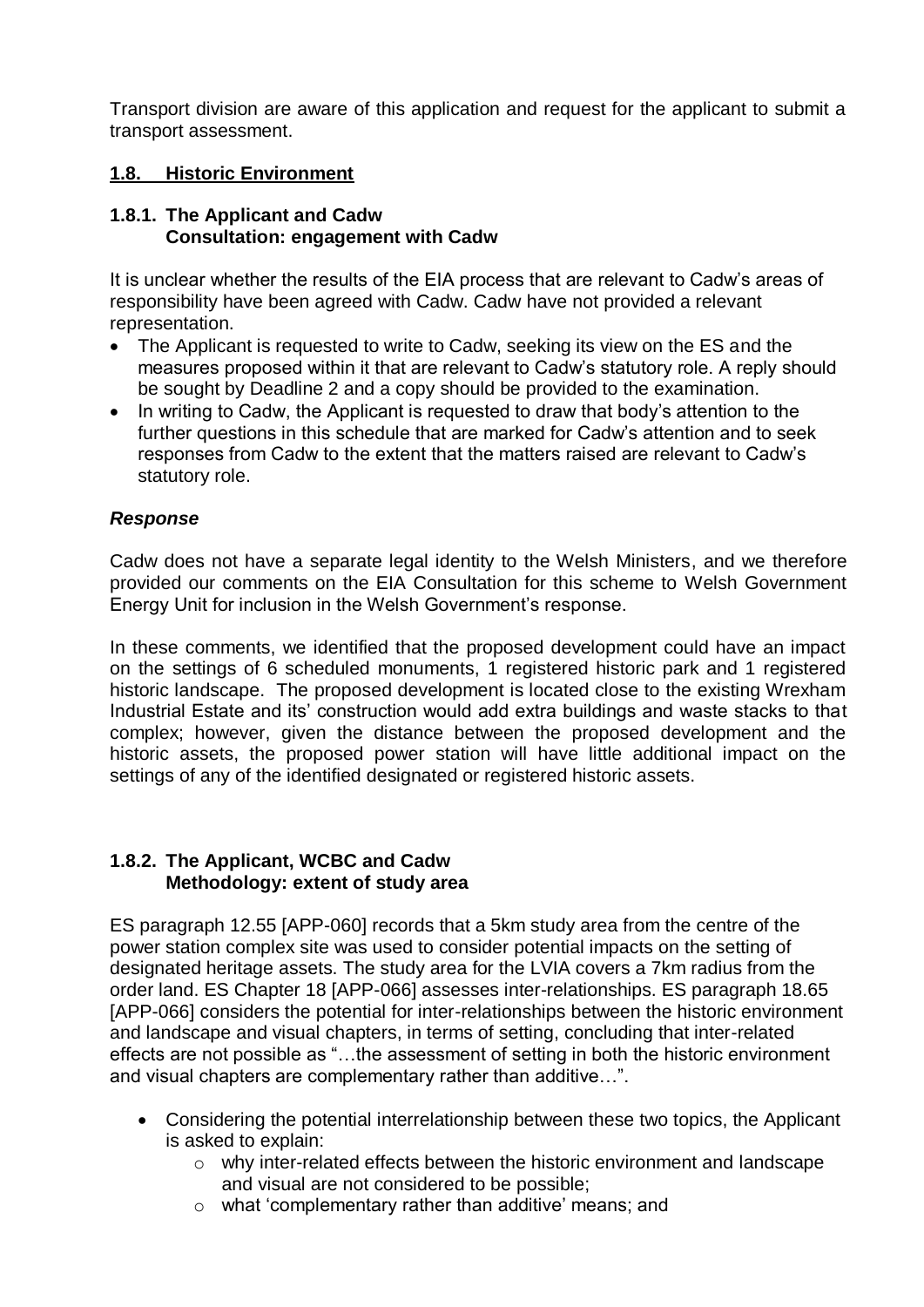- o why a 7km radius study area was not also used to consider the potential impacts on the setting of designated heritage assets?
- In the light of the above, are WCBC and Cadw content that the study area was of an appropriate extent?

### *Response*

We are content that the study area was appropriate.

#### **1.8.3. WCBC and Cadw Historic environment: CIA**

Can WCBC and through WCBC, the Clwyd Powys Archaeological Trust (CPAT) and (to the extent that these are relevant to their statutory responsibilities) Cadw please confirm whether or not they are content with:

- The developments included in the CIA; and
- The conclusions of the CIA

for historic environment purposes?

#### *Response*

We confirm that we are content with the developments included in the CIA and the conclusions of the CIA.

## **1.8.4. WCBC and Cadw**

### **Additional archaeological investigations and the written scheme of investigation (WSI)**

It is not clear that WCBC has confirmed that the proposed suite of post-approval archaeological investigations are agreed. Given the views of CPAT referred to in paragraph 3.1 of WCBCs initial draft LIR [LIR-001]:

- Are any additional pre-approval archaeological investigations warranted and if so in respect of what locations / features?
- Would it be valuable for the Applicant to produce an outline WSI, with which the final WSI must generally accord?

#### *Response*

Our remit includes the assessment of the impact of a proposed development or scheme on designated historic assets. (The Welsh Archaeological Trusts, in this case Clwyd Powys Archaeological Trust (CPAT), are responsible for assessing the impact of proposed developments and schemes on undesignated archaeology and are the archaeological advisors to Wrexham Council. )

We understand that CPAT outlined a programme of predetermination archaeological investigation that would be required to determine the impact of the proposed development on the archaeological resource in December 2014, but that none of this work has been carried out. This is particularly required in the area close to the River Clywedog where potential waterlogged deposits could be of significance. The parch marks identified in section 12.51 of Appendix 12.2 also need investigation as they could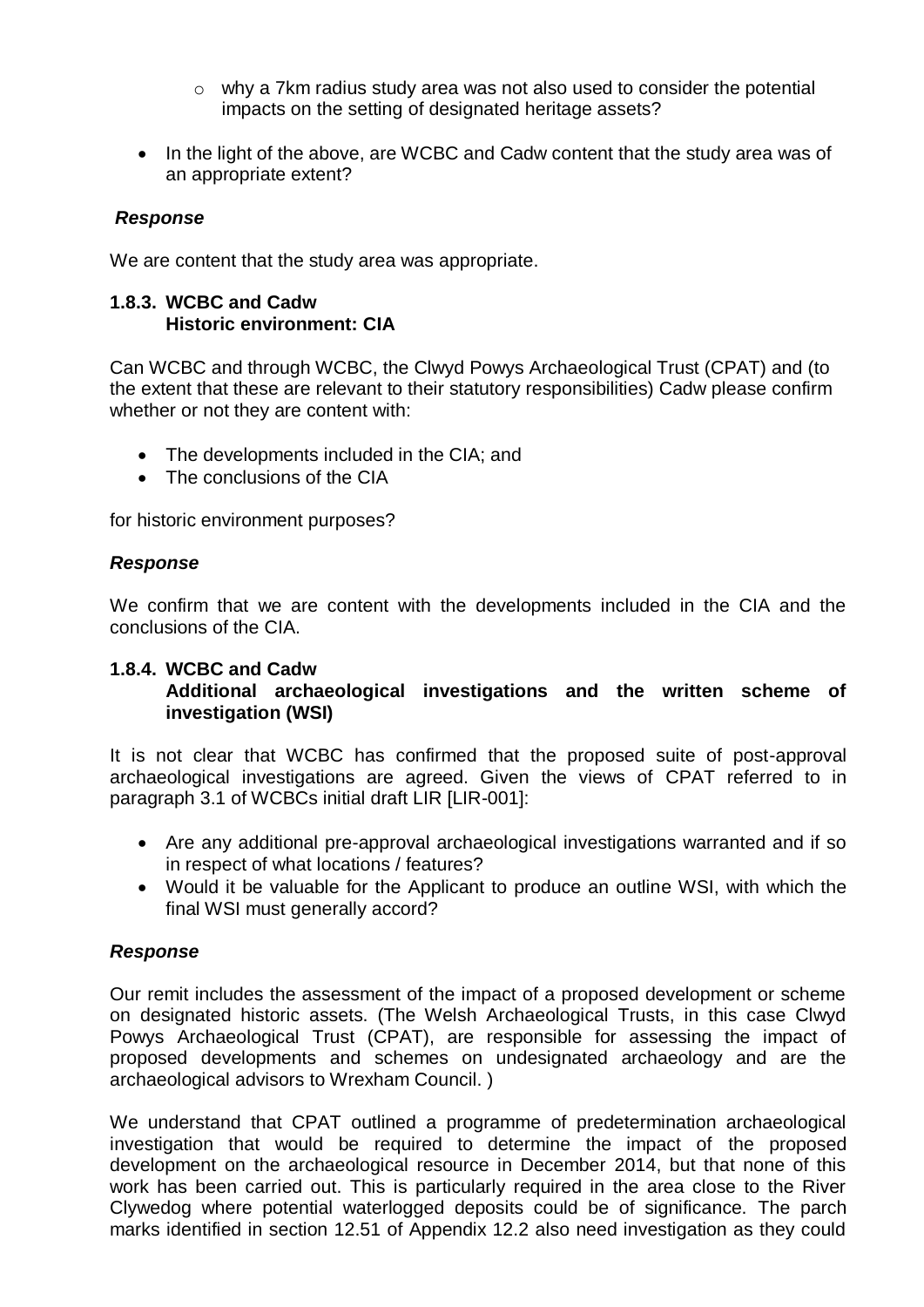identify a significant archaeological site. The need for these investigations to be undertaken prior to the determination of the application is given in Planning Policy Wales, Section 6.5.2, Welsh Office Circular 60/96 sections 13 and 14 and the adopted Wrexham UDP Policy EC11. Until the pre-determination archaeological evaluation has been carried out an appropriate outline written scheme of investigation cannot be produced.

### **1.8.6. The Applicant, WCBC and Cadw Barn Farm Ridge and Furrow**

Slight adverse effects which would not be significant are predicted on the Barn Farm ridge and furrow, as a result of construction of the power station complex, construction of the gas connection and the electrical connection routes. However, is there any scope for these effects in-combination to lead to a significant adverse effect on this feature?

- To what extent would the remaining portion of the Barn Farm ridge and furrow be representative of the current feature?
- Could replacement of the overhead line poles for the Electrical Connection result in additional physical impacts on the Barn Farm ridge and furrow?
- Paragraph 12.135 [APP-060] states that "[r]eplacement overhead line poles may result in localised impacts on archaeological remains, however, the scope of such impacts cannot be assessed at this time". The Applicant assumes that micro-siting of pole locations would avoid significant impacts. Even if the electrical connection would only result in very small impacts on the Barn Farm ridge and furrow, when considered cumulatively with the effects from construction of the power station and gas connection route, could this lead to a significant effect on this asset?
- Do the above issues give rise to any concern from WCBC or Cadw?

## *Response*

We can find no plan showing the area of the ridge and furrow at Barn Farm but section 12.94 of ES Chapter 12 indicates that it will all be destroyed by the proposed development. Thus there will be no remaining portion of the earthworks to be representative of the current feature. The position of the pole locations will therefore not have any further impact on the ridge and furrow. The survival of ridge and furrow is one of the significant characteristics of the registered Maelor landscape of special historic interest (this area of ridge and furrow is not included in the registered historic landscape). However we do not consider that the loss of this area of ridge and furrow will be significant, subject to it being appropriately recorded prior to construction works commencing.

#### **1.8.7. The Applicant, WCBC and Cadw Sutton Green Barrow**

Using the significance of effect matrix in ES Table 12-3 [APP-060], the effect on Sutton Green Barrow Scheduled Monument (a high value asset, with an adverse impact of minor magnitude) is categorised as 'moderate or slight' adverse. Professional judgement has been used to determine that the effect would be slight adverse and therefore not significant rather than moderate adverse and significant.

- Can the Applicant please a clearer explanation of how professional judgement has been applied to conclude that the effect on this barrow would not be significant?
- Do the above issues give rise to any concern from WCBC or Cadw?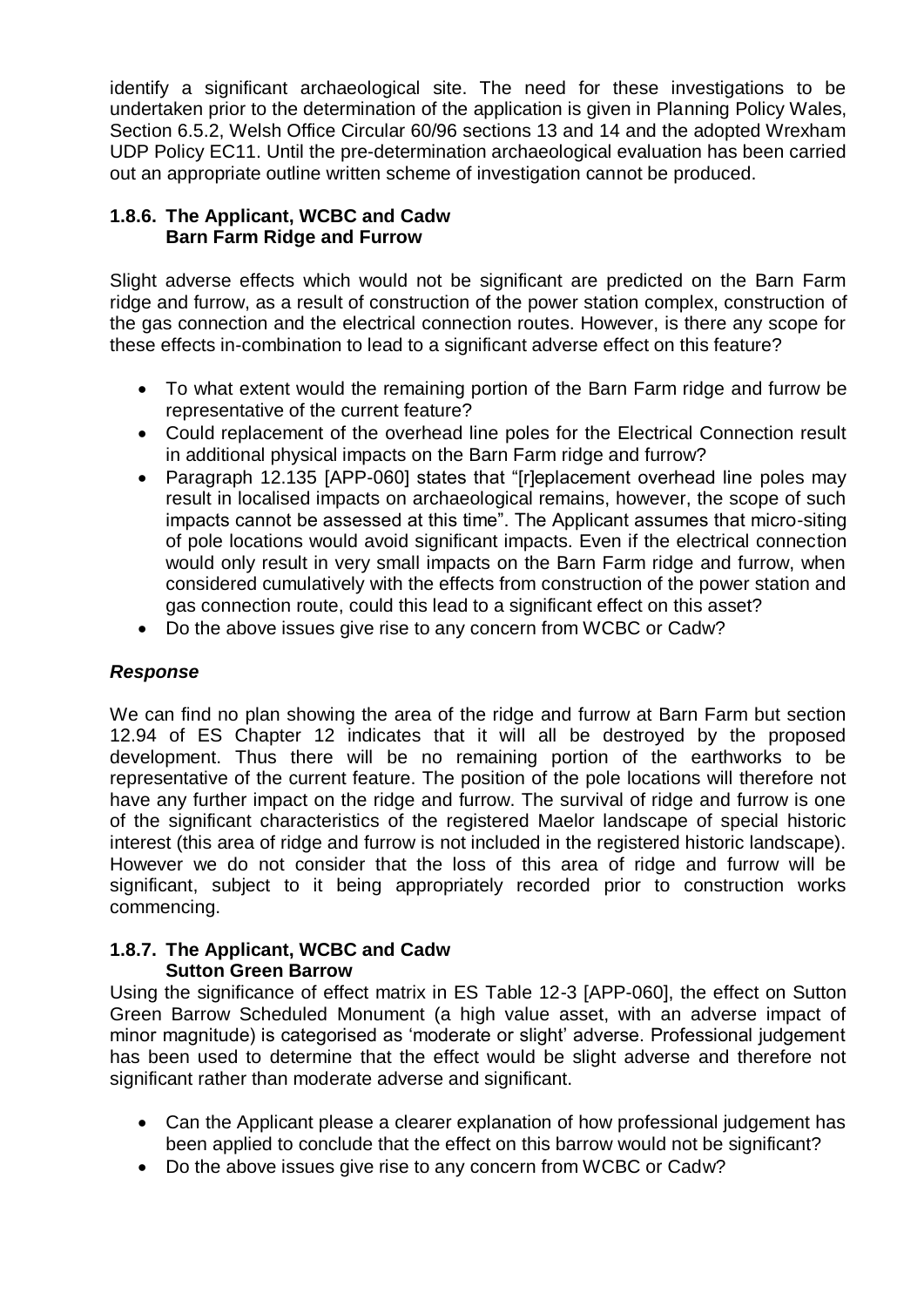## *Response*

The proposed power station is not in one of the significant views from the Sutton Green Barrow. The proposed structures will be circa 1.9km away from the monument and will be seen in association with the other modern vertical elements of the Wrexham Industrial Estate. In our independent assessment this impact would not constitute an appreciable change to the assets significance and therefore give a result of negligible. Thus using the Significance of Effect Matrix the result would be High X Negligible = Slight. It is noted that the EIA judged the impact to be Minor, giving an effect of Moderate or Slight but the assessor's professional judgement was that the impact was slight. We therefore agree with the assessor's judgement.

### **1.9. Landscape and Visual**

#### **1.9.3. The Applicant, WCBC, Cadw and relevant local IPs Landscape and visual impact: baseline data and methodology**

ES Chapter 10 [APP-058] refers to a study area, a Zone of Theoretical Visibility (ZTV) and a Zone of Visual Influence (ZVI).

In addition to the study area shown in Figures 10.2a and 10.2b [APP-090 and APP-091], the ES has also defined a ZTV (see Figures 10.1a and 10.b [APP-089 and APP-090 respectively] which largely lies within the study area. The methodology and assumptions used to define the ZTV are described in ES Chapter 10, paragraphs 10.35 – 10.39. The ZTV was verified through fieldwork which included consideration of the estimated height of adjacent buildings (Chapter 10, paragraph 10.76). The ES also refers to a ZVI (also shown on Figures 10.1a and 10.1b) where, if the power station site buildings are visible, significant visual effects are considered to be most likely. There is no explanation of the methodology used to define the ZVI.

The approach taken is complex and unusual, in that the ZTV has not been used to frame the study area, and assessments of landscape character areas and visual receptors extend beyond the ZTV into the broader study area [APP-092 to APP-095].

- Do WCBC and IPs consider that the study has been robust?
- Are there any landscape character areas or visual receptors that require to be identified or made the subject of an impact assessment but have not been identified, or have been identified but for which a different impact assessment is argued to be necessary?
- Has the methodology materially affected the outcome of the assessment?

#### **1.9.4. The Applicant, Cadw, WCBC and relevant local IPs Landscape and visual impact: inherent mitigation**

The LVIA in ES Chapter 10 [APP-058] takes into account the 'inherent mitigation' described in paragraphs 10.62 – 10.66. This appears to be the proposals shown in the illustrative landscape and ecological mitigation plan [APP-026]. Work No. 3 and No. 4 in the draft DCO [APP-033] include landscaping, tree planting and ecological mitigation. Requirement 3 of the draft DCO means that no development can begin until a written landscaping and mitigation scheme has been approved by Wrexham CBC which is